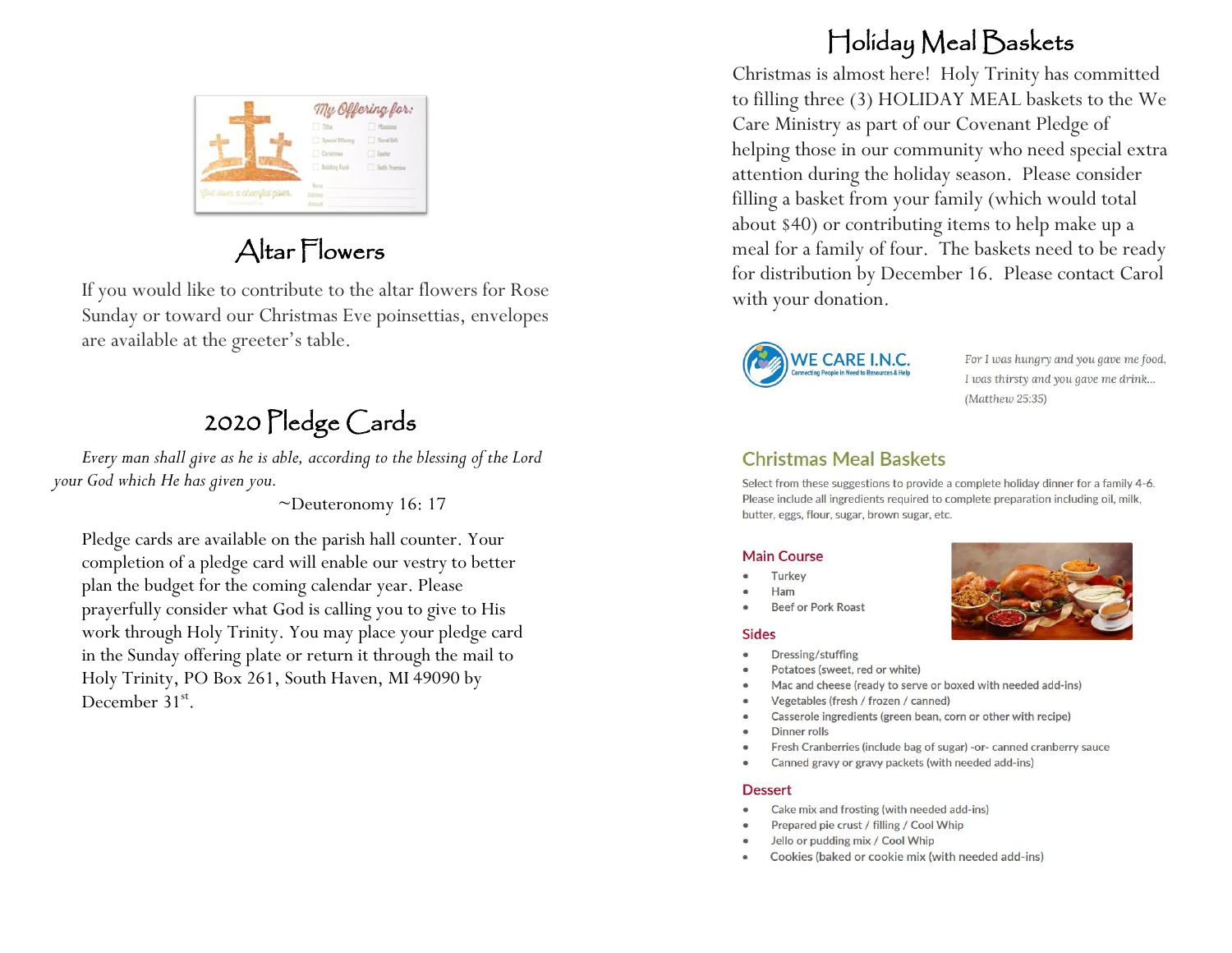

# Voice In The Wilderness

**Word Search** 

# A Voice in the Wilderness

In those days John the Baptist came, preaching in the Desert of Judea and saying, "Repent, for the kingdom of heaven is near." Matthew 3:1-2 (NIV)



|     |  | LLHSNREPENTKOLB               |  |  |  |     |              |  |
|-----|--|-------------------------------|--|--|--|-----|--------------|--|
|     |  | Z N O Y U R J Z Z M C S Z G D |  |  |  |     |              |  |
|     |  | O K N C I W B X N B E A G B C |  |  |  |     |              |  |
| Z U |  | I A U Y E O N H O N M K Y     |  |  |  |     |              |  |
|     |  | G B H N A S L X T E I A E E S |  |  |  |     |              |  |
|     |  | O W D S G Q T O Z H X E S H L |  |  |  |     |              |  |
|     |  | C F I J A D L S C J R T T T E |  |  |  |     |              |  |
|     |  | J I C L I C O A Z A E A H E A |  |  |  |     |              |  |
|     |  | R O T Z D I E M P H P G X T   |  |  |  |     | $\mathsf{T}$ |  |
|     |  | D H V L O R K E P N I S S F   |  |  |  |     | н            |  |
|     |  | E L H J P D R O L A L I       |  |  |  | R K | E            |  |
|     |  | S J O O U P R W R T T N K L R |  |  |  |     |              |  |
|     |  | ELNROPRTYPHJYHT               |  |  |  |     |              |  |
|     |  | R D E F D E S O A O X O B E E |  |  |  |     |              |  |
|     |  | T O Y Z E K N B J H E A V E N |  |  |  |     |              |  |
|     |  |                               |  |  |  |     |              |  |

| JOHN.<br>CAMEL | <b>DESERT</b><br><b>HEAVEN</b> | <b>BAPTIST</b><br>PREACHING | <b>HONEY</b><br><b>HAIR</b> | <b>LEATHER</b><br>WILD |
|----------------|--------------------------------|-----------------------------|-----------------------------|------------------------|
| <b>PATHS</b>   | <b>BELT</b>                    | LORD.                       | KINGDOM                     | <b>PROPHET</b>         |
| PREPARE        | <b>STRAIGHT</b>                | <b>CLOTHES</b>              | LOCUSTS                     | <b>REPENT</b>          |

Copyright © Sermons 4 Kids, Inc. . All Rights Reserved . www.sermons4kids.com

Preparation Devotional ~ December 15<sup>th</sup>

 $l$  essons and  $C$  arols

**Readers Needed!** Please pick up practice copy in the Parish Hall.

#### The Collect

 $\bigcirc$  | ord Jesus Christ, you sent your messengers the prophets to preach repentance and prepare the way for our salvation: Grant that the ministers and stewards of your mysteries may likewise make ready your way, by turning the hearts of the disobedient toward the wisdom of the just, that at your second coming to judge the world, we may be found a people acceptable in your sight; for with the Father and the Holy Spirit you live and reign, one God, now and for ever. Amen.

#### Servant Ministry

#### Today

Greeter: Walt Sicard Reader: Tom Jager Intercessor: Kim Maxwell Chalice: Mark Lewis Host: Susan & Gary Katt Altar Guild: Carol, Dawn, Kim, and Lynne

Tellers: Mark Lewis & Margaret Smith

### ₱

#### Next Week

Greeter: Helga Costello Readers: Lessons & Carols Intercessor: Laura Jager Chalice: Walt Sicard Host: Carol & Norm Bailey Altar Guild: Carol, Dawn, Kim, and Lynne Tellers: Norm Bailey & Walt Sicard

*Each one should use whatever gift he has received to serve others, faithfully administering God's grace in its various forms. ~ 1 Peter 4:10*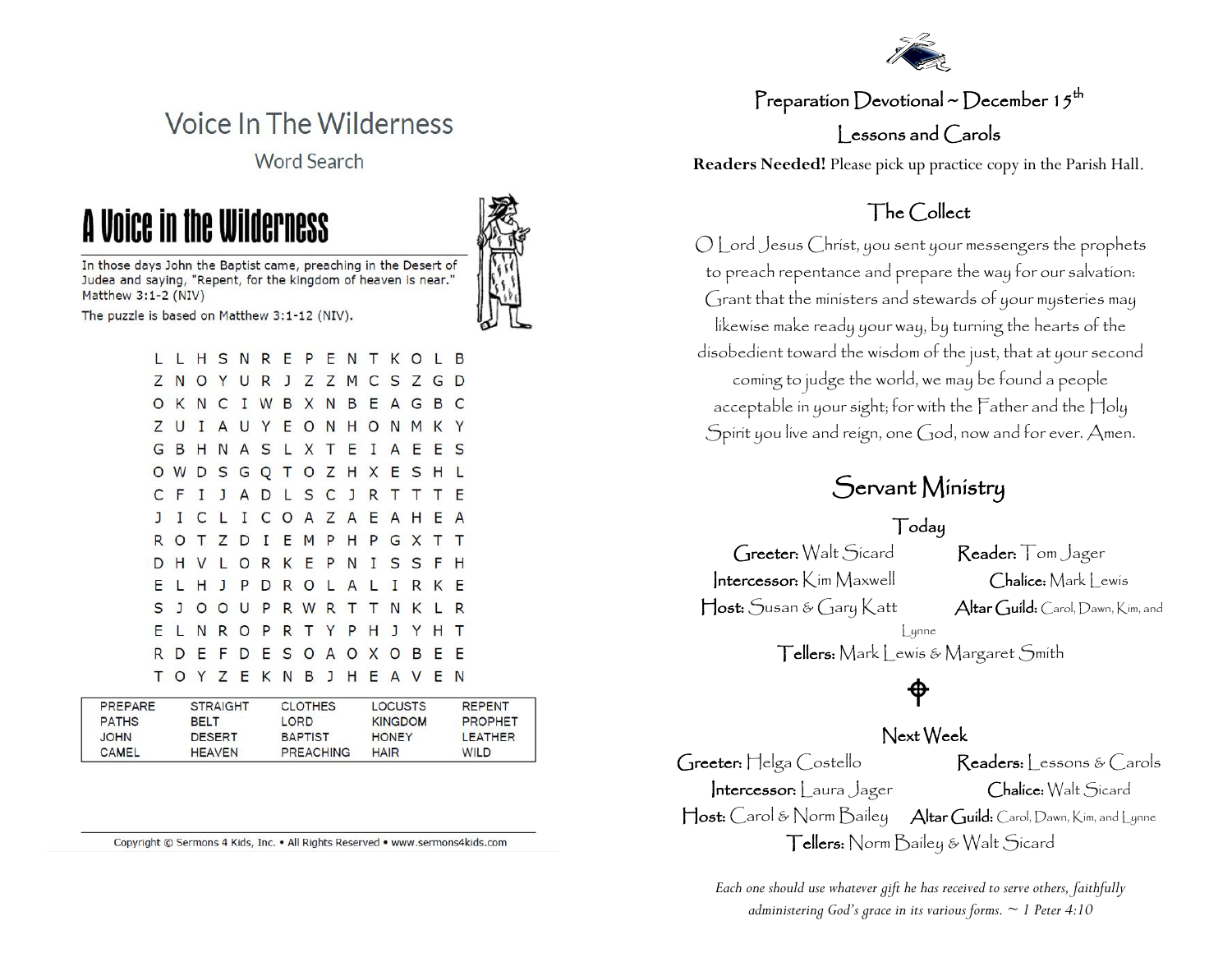#### Order of Service

Here I Am to Worship

Psalm 72:1-15

#### Call to Worship Great is Thy Faithfulness

Advent Wreath Sunday of Peace Processional Hymn  $O$  Come O Come Emmanuel

Opening Prayers  $First  $|$  esson  $|$  saiah 11:1-10$ 

Second Lesson Romans 15:1-13

Sequence Hymn Come Thou Long Expected Jesus

Gospel Matthew 3:1-12

Sermon Fr. Rob Cornelison

The Nicene Creed

Prayers of the People

The Peace

Announcements

Prayer Book Blessing

Offertory Hymn On Jordan's Bank

The Great Thanksgiving **Sanctus** The Lord's Prayer The Breaking of Bread

Communion Hymn You Are My All in All

Prayer of Thanksgiving Blessing

Recessional Hymn Prepare the Way,  $\bigcirc$  Zion

Blessed Be Your Name

All baptized Christians are welcome to come to the Lord's Table. If you have a need or you wish to stand in for someone with a need, please come to the side altar where someone will pray with you.

### **The Peaceable Kingdom**

In that day the wolf and the lamb will live together; the leopard will lie down with<br>the baby goat. The calf and the yearling will be safe with the lion, and a little<br>child will lead them all. Isaiah 11:6 (NLT)

At the bottom of the page is a list of words. These words are hidden in the puzzle. The words have been placed horizontally, vertically, and diagonally. When you find a word, draw a circle around it.

| Κ                                            | S | Y | J | L                                   | E | E | ٧    | С                               | B | G | Y                                          | Ν | С | J                                  | N |
|----------------------------------------------|---|---|---|-------------------------------------|---|---|------|---------------------------------|---|---|--------------------------------------------|---|---|------------------------------------|---|
| Κ                                            | т | I | D | E                                   | S | J | R    | Y                               | W | U | P                                          | P | Н | Ο                                  | Κ |
| Н                                            | L | P | R | 0                                   | Υ | О | I    | Χ                               | U | L | т                                          | P | I | L                                  | С |
| W                                            | Ν | Κ | Z | P                                   | O | Κ | V    | P                               | Μ | F | Α                                          | L | L | Α                                  | G |
| Z                                            | O | L | I | Α                                   | Χ | I | 0    | Е                               | 0 | Χ | J                                          | Μ | D | т                                  | Т |
| Χ                                            | Κ | L | Μ | R                                   | Κ | Н | Η    | Α                               | J | E | L                                          | Q | В | Z                                  | S |
| R                                            | P | P | F | D                                   | Α | V | Н    | С                               | Y | I | Κ                                          | С | Α | L                                  | F |
| Т                                            | С | Е | F | I                                   | G | E | Q    | E                               | F | Q | Q                                          | Α | I | G                                  | V |
| G                                            | R | I | Α | Q                                   | Z | Μ | E    | С                               | L | Н | т                                          | Κ | Н | G                                  | U |
| S                                            | С | S | Α | С                                   | P | F | Т    | Ν                               | P | R | O                                          | Q | F | Т                                  | W |
| E                                            | I | R | В | S                                   | E | Α | E    | С                               | Κ | D | Μ                                          | Z | Α | G                                  | F |
| Н                                            | Μ | Е | Н | E                                   | O | I | U    | Μ                               | W | Χ | J                                          | O | Κ | Χ                                  | 0 |
| Z                                            | т | Α | I | G                                   | Α | Q | Α    | U                               | Z | U | G                                          | Q | Z | L                                  | S |
| I                                            | S | Α | I | Α                                   | Н | R | D    | Q                               | Α | D | С                                          | Α | L | F                                  | Т |
| <b>WOLF</b><br><b>PEACE</b><br><b>ISAIAH</b> |   |   |   | GOAT<br><b>CALF</b><br><b>PEACE</b> |   |   | GOAT | <b>ISAIAH</b><br><b>LEOPARD</b> |   |   | <b>LION</b><br><b>CHILD</b><br><b>CALF</b> |   |   | LAMB<br><b>BEAR</b><br><b>LION</b> |   |

Casting Nets Ministry, Inc.

May be reproduced for ministry purposes.

www.schoolhousetech.com